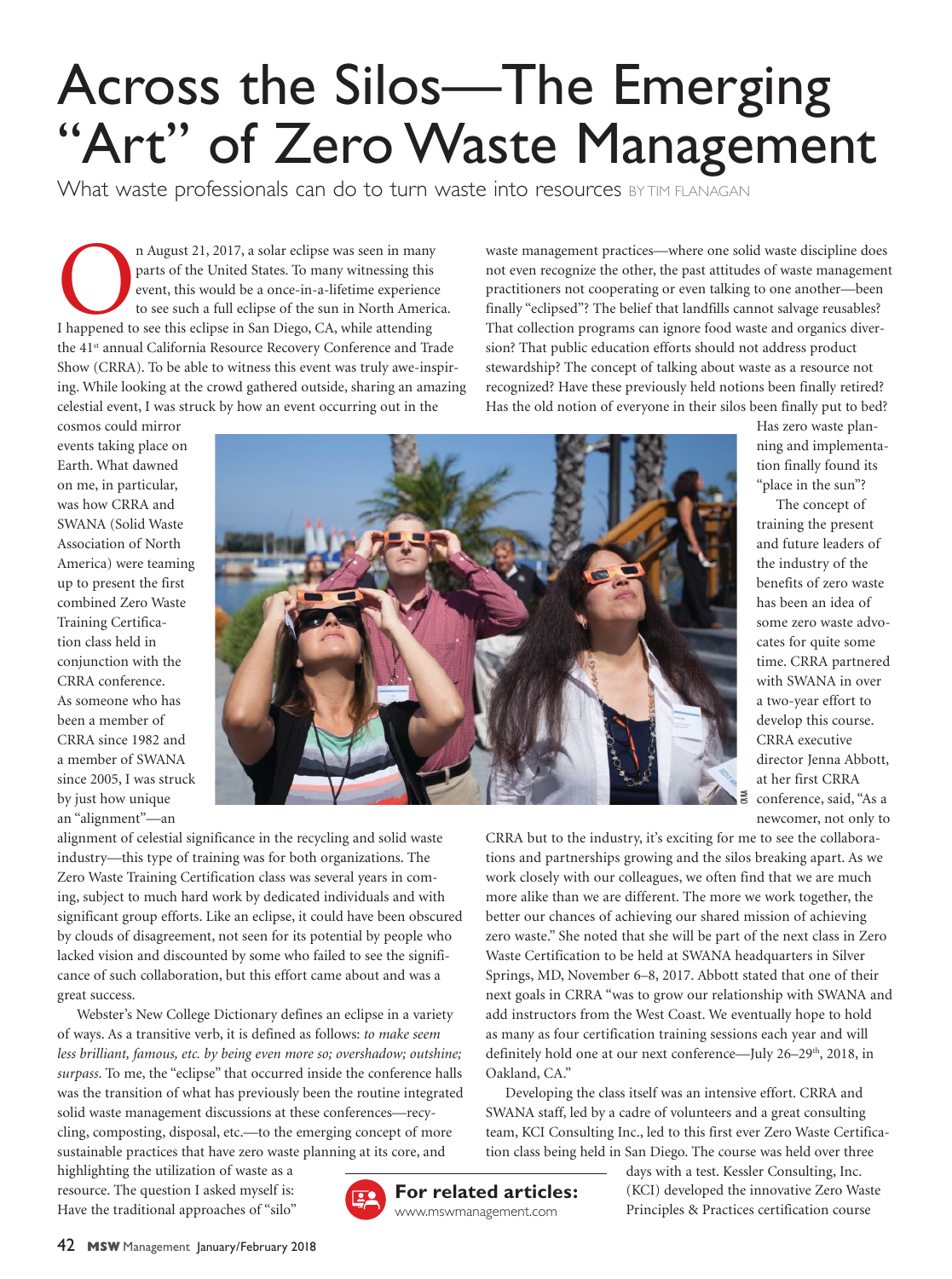for SWANA and CRRA. The course is a training tool for solid waste professionals, sustainability specialists, and policymakers who are working to move their communities toward meeting communityspecific zero waste goals. The course modules span a variety of industry topics including public policy, collection options, processing technologies, organics management, program financing, contract management, and effective education and outreach strategies. The three-day, ten-module course is designed to assist communities in implementing innovative strategies and best practices as they work to reach their zero waste goals. The materials developed for the class, a ten-chapter and almost 200-page document, was a significant achievement in itself. Mitch Kessler, president of KCI, states that "this course was a natural fit for us because of our focus on resource conservation and sustainable management of waste."

One of the two trainers for the class, Tracie Onstad Bills, Northern California Director of Sustainable Materials Management for SCS Engineers, a former board member of CRRA and current SWANA Gold Rush chapter Vice President, remarks that "previous CRRA Zero Waste training was held on a single day, and the difference in this new training class was that this course provided an intense background . . . from start to finish on Zero Waste practices and principles." She also says that "Having a partnership with SWANA, allowing for a nationwide certification in Zero Waste, was an exciting concept." And she adds, "As a former CRRA Board member during the development of this course, the chance to engage many more potential stakeholders was a real attraction for CRRA." Bills also identifies the dedication and knowledge of the class attendees, noting that "perhaps 75% of the students had a background in

zero waste already, and this offered a unique chance for the attendees to learn from each other—and not just the instructors." Bills notes that "given the broad comprehensive subject matter and the depth of the coursework, I was glad to team with Mike Tilley for 'team-teaching' this class. There was a lot of material and the class discussion was lively with so many experienced professionals in the class."

SWANA trainer Mike Tilley co-taught the class with Tracie Onstad Bills. Mike thinks that the class is especially important now, considering recent developments in China and restrictions on the shipping of recyclables. "With the concern being raised about China's 'Nation Sword' policy, the Zero Waste Certification course helped underscore the need to think about not only what comes 'downstream,' but to also focus on what is happening 'upstream' and 'midstream.'" Tilley believes that the class helps prepare professionals to understand the basis for the upcoming shift in costs that consumers, businesses, and municipalities will need to incur to support zero waste practices. "We need everyone to understand that a substantial amount of outreach is going to be necessary to support costs for providing zero waste services. We need infrastructure and education—and lots of both."

Sara Bixby, Deputy Executive Director for SWANA, was one of the driving forces behind the development and implementation of the Zero Waste Certification class. Sara speaks to SWANA's commitment, noting that "Our [SWANA's] Strategic Plan adopted two years ago stated that SWANA identified 'waste as a resource' as one of the central tenets of the organization. We recognized that this is a transitional period for the industry and we wanted to enhance what our members are doing and help people move forward on the path